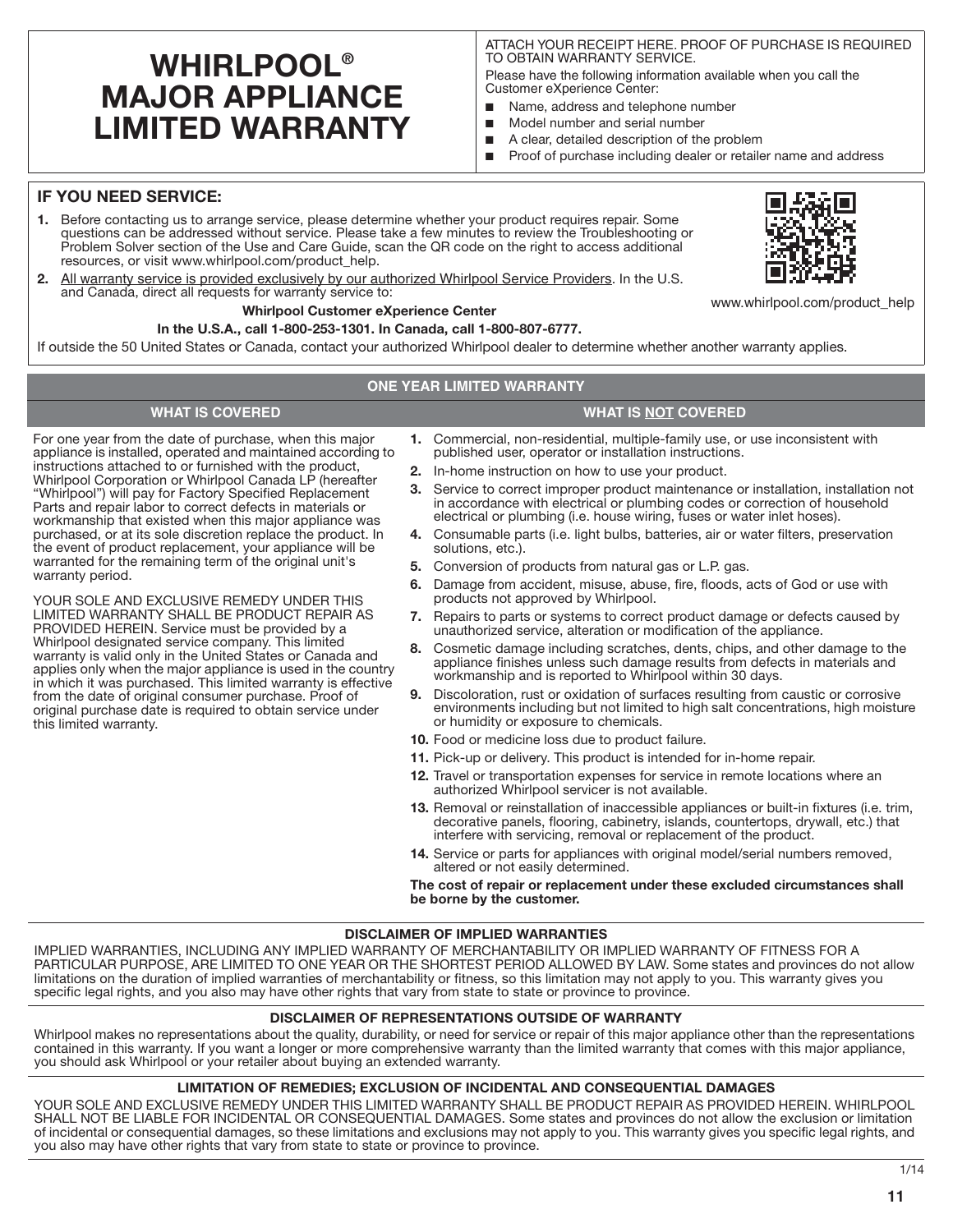# **AMANA® MAJOR APPLIANCE LIMITED WARRANTY**

For one year from the date of purchase, when this major appliance is installed, operated and maintained according to instructions attached to or furnished with the product, Amana brand of Whirlpool Corporation or Whirlpool Canada LP (hereafter "Amana") will pay for Factory Specified Replacement Parts and repair labor to correct defects in materials or workmanship that existed when this major appliance was purchased, or at its sole discretion replace the product. In the event of product replacement, your appliance will be warranted for the remaining term of the

YOUR SOLE AND EXCLUSIVE REMEDY UNDER THIS LIMITED WARRANTY SHALL BE PRODUCT REPAIR AS PROVIDED HEREIN. Service must be provided by a Amana designated service company. This limited warranty is valid only in the United States or Canada and applies only when the major appliance is used in the country in which it was purchased. This limited warranty is effective from the date of original consumer purchase. Proof of original purchase date is required to obtain service under this limited warranty.

ATTACH YOUR RECEIPT HERE. PROOF OF PURCHASE IS REQUIRED TO OBTAIN WARRANTY SERVICE.

Please have the following information available when you call the Customer eXperience Center:

- Name, address and telephone number
- Model number and serial number
- A clear, detailed description of the problem
- Proof of purchase including dealer or retailer name and address

### **IF YOU NEED SERVICE:**

original unit's warranty period.

- **1.** Before contacting us to arrange service, please determine whether your product requires repair. Some questions can be addressed without service. Please take a few minutes to review the Troubleshooting or Problem Solver section of the Use and Care Guide, scan the QR code on the right to access additional resources, or visit http://amana.custhelp.com.
- **2.** All warranty service is provided exclusively by our authorized Amana Service Providers. In the U.S. and Canada, direct all requests for warranty service to:

#### **Amana Customer eXperience Center**

#### **In the U.S.A., call 1-800-843-0304. In Canada, call 1-800-807-6777.**

If outside the 50 United States or Canada, contact your authorized Amana dealer to determine whether another warranty applies.

#### **ONE YEAR LIMITED WARRANTY**

## **WHAT IS COVERED WHAT IS NOT COVERED**

- **1.** Commercial, non-residential, multiple-family use, or use inconsistent with published user, operator or installation instructions.
- **2.** In-home instruction on how to use your product.
- **3.** Service to correct improper product maintenance or installation, installation not in accordance with electrical or plumbing codes or correction of household electrical or plumbing (i.e. house wiring, fuses or water inlet hoses).
- **4.** Consumable parts (i.e. light bulbs, batteries, air or water filters, preservation solutions, etc.).
- **5.** Conversion of products from natural gas or L.P. gas.
- **6.** Damage from accident, misuse, abuse, fire, floods, acts of God or use with products not approved by Amana.
- **7.** Repairs to parts or systems to correct product damage or defects caused by unauthorized service, alteration or modification of the appliance.
- **8.** Cosmetic damage including scratches, dents, chips, and other damage to the appliance finishes unless such damage results from defects in materials and workmanship and is reported to Amana within 30 days.
- **9.** Discoloration, rust or oxidation of surfaces resulting from caustic or corrosive environments including but not limited to high salt concentrations, high moisture or humidity or exposure to chemicals.
- **10.** Food or medicine loss due to product failure.
- **11.** Pick-up or delivery. This product is intended for in-home repair.
- **12.** Travel or transportation expenses for service in remote locations where an authorized Amana servicer is not available.
- **13.** Removal or reinstallation of inaccessible appliances or built-in fixtures (i.e. trim, decorative panels, flooring, cabinetry, islands, countertops, drywall, etc.) that interfere with servicing, removal or replacement of the product.
- **14.** Service or parts for appliances with original model/serial numbers removed, altered or not easily determined.

**The cost of repair or replacement under these excluded circumstances shall be borne by the customer.** 

#### **DISCLAIMER OF IMPLIED WARRANTIES**

IMPLIED WARRANTIES, INCLUDING ANY IMPLIED WARRANTY OF MERCHANTABILITY OR IMPLIED WARRANTY OF FITNESS FOR A PARTICULAR PURPOSE, ARE LIMITED TO ONE YEAR OR THE SHORTEST PERIOD ALLOWED BY LAW. Some states and provinces do not allow limitations on the duration of implied warranties of merchantability or fitness, so this limitation may not apply to you. This warranty gives you specific legal rights, and you also may have other rights that vary from state to state or province to province.

## **DISCLAIMER OF REPRESENTATIONS OUTSIDE OF WARRANTY**

Amana makes no representations about the quality, durability, or need for service or repair of this major appliance other than the representations contained in this warranty. If you want a longer or more comprehensive warranty than the limited warranty that comes with this major appliance, you should ask Amana or your retailer about buying an extended warranty.

#### **LIMITATION OF REMEDIES; EXCLUSION OF INCIDENTAL AND CONSEQUENTIAL DAMAGES**

YOUR SOLE AND EXCLUSIVE REMEDY UNDER THIS LIMITED WARRANTY SHALL BE PRODUCT REPAIR AS PROVIDED HEREIN. AMANA SHALL NOT BE LIABLE FOR INCIDENTAL OR CONSEQUENTIAL DAMAGES. Some states and provinces do not allow the exclusion or limitation of incidental or consequential damages, so these limitations and exclusions may not apply to you. This warranty gives you specific legal rights, and you also may have other rights that vary from state to state or province to province.

 $2/14$ 

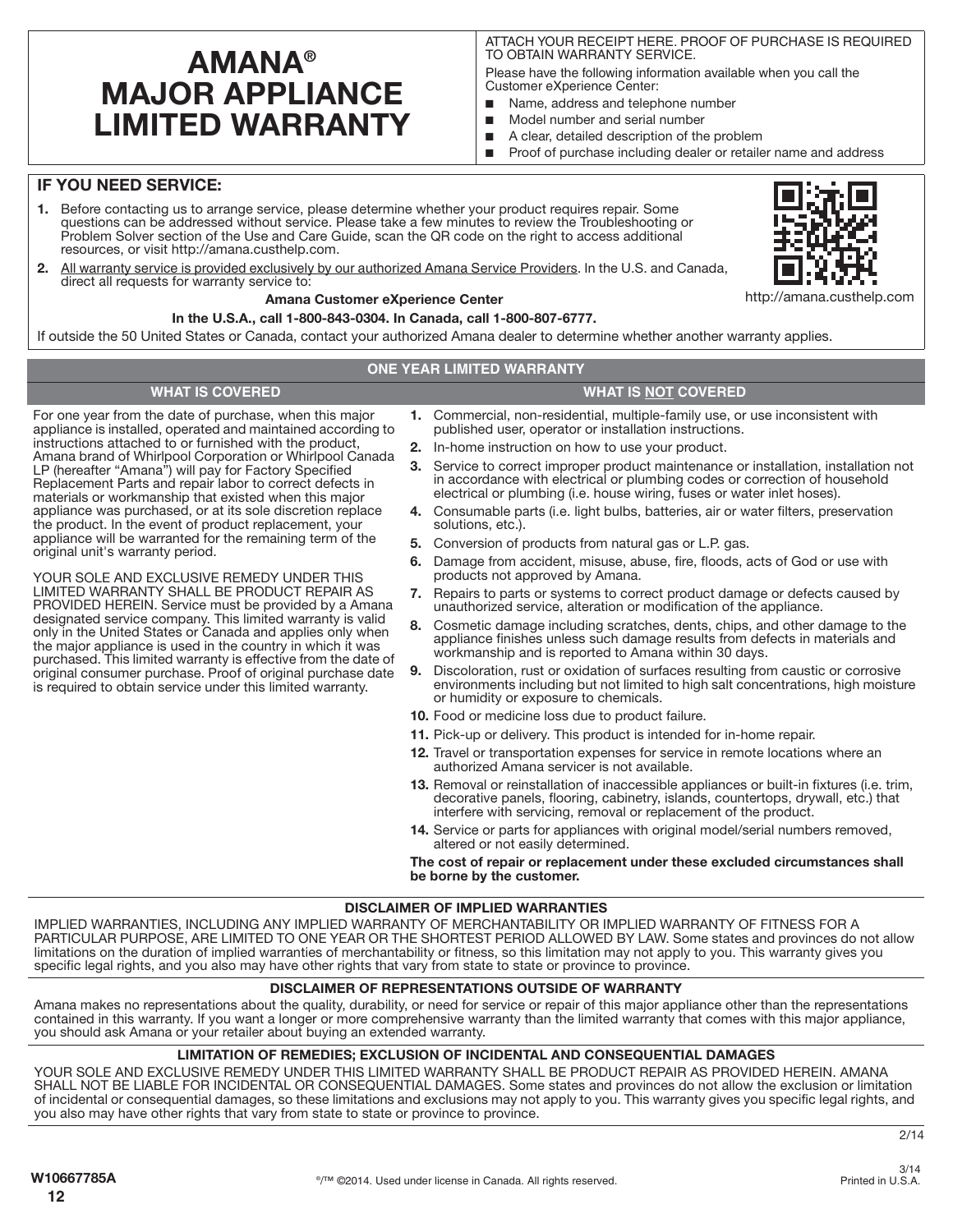# **GARANTÍA LIMITADA DE LOS ELECTRODOMÉSTICOS PRINCIPALES DE WHIRLPOOL®**

ADJUNTE SU RECIBO AQUÍ. SE REQUIERE LA PRUEBA DE COMPRA PARA OBTENER SERVICIO BAJO LA GARANTÍA. Tenga a mano la siguiente información cuando llame al Centro para la eXperiencia del cliente:

- Nombre, dirección y número de teléfono
- Número de modelo y de serie
- Una descripción clara y detallada del problema
- Prueba de compra incluido el nombre y la dirección del distribuidor o vendedor

### **SI NECESITA SERVICIO TÉCNICO:**

- **1.** Antes de contactarnos para obtener servicio, determine si el producto requiere reparación. Algunas consultas pueden atenderse sin servicio técnico. Tómese unos minutos para revisar la sección de Solución de problemas o Problemas y soluciones del Manual de uso y cuidado, escanee el código QR que se encuentra a la derecha para acceder a los recursos adicionales o visite www.whirlpool.com/product\_help.
- **2.** Todos los servicios bajo la garantía los brindan exclusivamente Prestadores autorizados de servicio de Whirlpool. Para EE.UU. y Canadá, dirija todas las solicitudes de servicio bajo la garantía a: **Centro para la eXperiencia del cliente de Whirlpool**

## **En EE.UU., llame al 1-800-253-1301. En Canadá, llame al 1-800-807-6777.**

Si usted se encuentra fuera de los cincuenta Estados Unidos o Canadá, póngase en contacto con su distribuidor autorizado de Whirlpool para determinar si corresponde otra garantía.

## **GARANTÍA LIMITADA DE UN AÑO**

## **LO QUE ESTÁ CUBIERTO LO QUE NO ESTÁ CUBIERTO**

Durante un año a partir de la fecha de compra, siempre y cuando este electrodoméstico principal haya sido instalado, mantenido y operado según las instrucciones adjuntas o provistas con el producto, Whirlpool Corporation o Whirlpool Canada LP (en lo sucesivo denominado "Whirlpool") se hará cargo del costo de las piezas especificadas de fábrica y del trabajo de reparación para corregir defectos en los materiales o en la mano de obra existentes en el momento de la compra de este electrodoméstico principal o, a su sola discreción, reemplazará el producto. En el caso de reemplazar el producto, su electrodoméstico estará cubierto por la garantía por el tiempo restante del período de garantía de la unidad original.

SU ÚNICO Y EXCLUSIVO RECURSO SEGÚN LOS TÉRMINOS DE ESTA GARANTÍA LIMITADA SERÁ EL DE REPARAR EL PRODUCTO SEGÚN SE ESTIPULA EN LA PRESENTE. El servicio deberá ser suministrado por una compañía de servicio designada por Whirlpool. Esta garantía limitada es válida solamente en Estados Unidos o en Canadá y se aplica solamente cuando el electrodoméstico principal se use en el país en el que se ha comprado. Esta garantía limitada entrará en vigor a partir de la fecha de la compra del consumidor original. Se requiere una prueba de la fecha de compra original para obtener servicio bajo esta garantía limitada.

- **1.** Uso comercial, no residencial o familiar múltiple o uso diferente del indicado en las instrucciones del usuario, del operador o de instalación publicadas.
- **2.** Instrucción a domicilio sobre cómo usar el producto.
- **3.** Servicio para corregir el mantenimiento o la instalación incorrecta del producto, la instalación que no esté de acuerdo con los códigos eléctricos o de plomería o corrección de plomería o instalación eléctrica doméstica (por ejemplo, instalación eléctrica, fusibles o mangueras de entrada de agua del hogar).
- **4.** Piezas de consumo (por ejemplo, focos de luz, baterías, filtros de agua o de aire, soluciones de conservación, etc.).
- **5.** Conversión del producto de gas natural a gas L.P.
- **6.** Daño causado por accidente, uso indebido, abuso, incendio, inundación, actos fortuitos o el empleo de productos no aprobados por Whirlpool.
- **7.** Reparaciones a piezas o sistemas para corregir el daño o los defectos del producto a causa de reparaciones por servicio no autorizado, alteraciones o modificaciones en el electrodoméstico.
- **8.** Daños estéticos, incluyendo rayaduras, abolladuras, desportilladuras u otro daño al acabado del electrodoméstico a menos que el mismo sea debido a defectos en los materiales o la mano de obra y se le informe a Whirlpool en un lapso de 30 días.
- **9.** Decoloración, herrumbre u oxidación de las superficies producto de entornos corrosivos o cáusticos que incluyen, entre otras cosas, altas concentraciones de sal, humedad elevada o exposición a productos químicos.
- **10.** Pérdida de comida o medicamentos debido a la falla del producto.
- **11.** Recogida o entrega. Este producto está destinado para ser reparado en su hogar.
- **12.** Gastos de viaje o de transporte para prestar servicio en lugares remotos en los cuales no haya disponible un técnico de servicio autorizado por Whirlpool.
- **13.** Remoción o reinstalación de electrodomésticos en lugares inaccesibles o dispositivos empotrados (por ejemplo, adornos, paneles decorativos, pisos, armarios, islas, mostradores, paredes, etc.) que interfieran con el servicio, la remoción o el reemplazo del producto.
- **14.** Servicio técnico o piezas para electrodomésticos con números de serie/modelo originales removidos, alterados o no identificados con facilidad.

#### **El costo de la reparación o del reemplazo bajo estas circunstancias excluidas correrá por cuenta del cliente.**

#### **EXCLUSIÓN DE GARANTÍAS IMPLÍCITAS**

LAS GARANTÍAS IMPLÍCITAS, INCLUYENDO CUALQUIER GARANTÍA IMPLÍCITA DE COMERCIABILIDAD O GARANTÍA IMPLÍCITA DE CAPACIDAD PARA UN PROPÓSITO PARTICULAR, SERÁN LIMITADAS A UN AÑO O AL PERÍODO MÁS CORTO PERMITIDO POR LEY. Algunos estados y provincias no permiten la limitación de la duración de las garantías implícitas de comerciabilidad o capacidad, de modo que la limitación arriba indicada quizá no le corresponda. Esta garantía le otorga derechos legales específicos y es posible que usted tenga también otros derechos que varían de un estado a otro o de una provincia a otra.

## **EXCLUSIÓN DE DECLARACIONES FUERA DE LA GARANTÍA**

Whirlpool no hace declaraciones acerca de la calidad, durabilidad o necesidad de servicio técnico o reparación de este electrodoméstico principal aparte de las declaraciones incluidas en esta garantía. Si usted desea una garantía con una duración más prolongada o más completa que la garantía limitada que se incluye con este electrodoméstico principal, deberá dirigirse a Whirlpool o a su distribuidor acerca de la compra de una garantía extendida.

#### **LIMITACIÓN DE RECURSOS; EXCLUSIÓN DE DAÑOS INCIDENTALES Y CONSECUENTES**

SU ÚNICO Y EXCLUSIVO RECURSO SEGÚN LOS TÉRMINOS DE ESTA GARANTÍA LIMITADA SERÁ EL DE REPARAR EL PRODUCTO SEGÚN SE ESTIPULA EN LA PRESENTE. WHIRLPOOL NO SE RESPONSABILIZARÁ POR DAÑOS INCIDENTALES O CONSECUENTES. Algunos estados y provincias no permiten la exclusión o limitación de daños incidentales o consecuentes, de modo que estas limitaciones y exclusiones quizás no le correspondan. Esta garantía le otorga derechos legales específicos y es posible que usted tenga también otros derechos que varían de un estado a otro o de una provincia a otra.



www.whirlpool.com/product\_help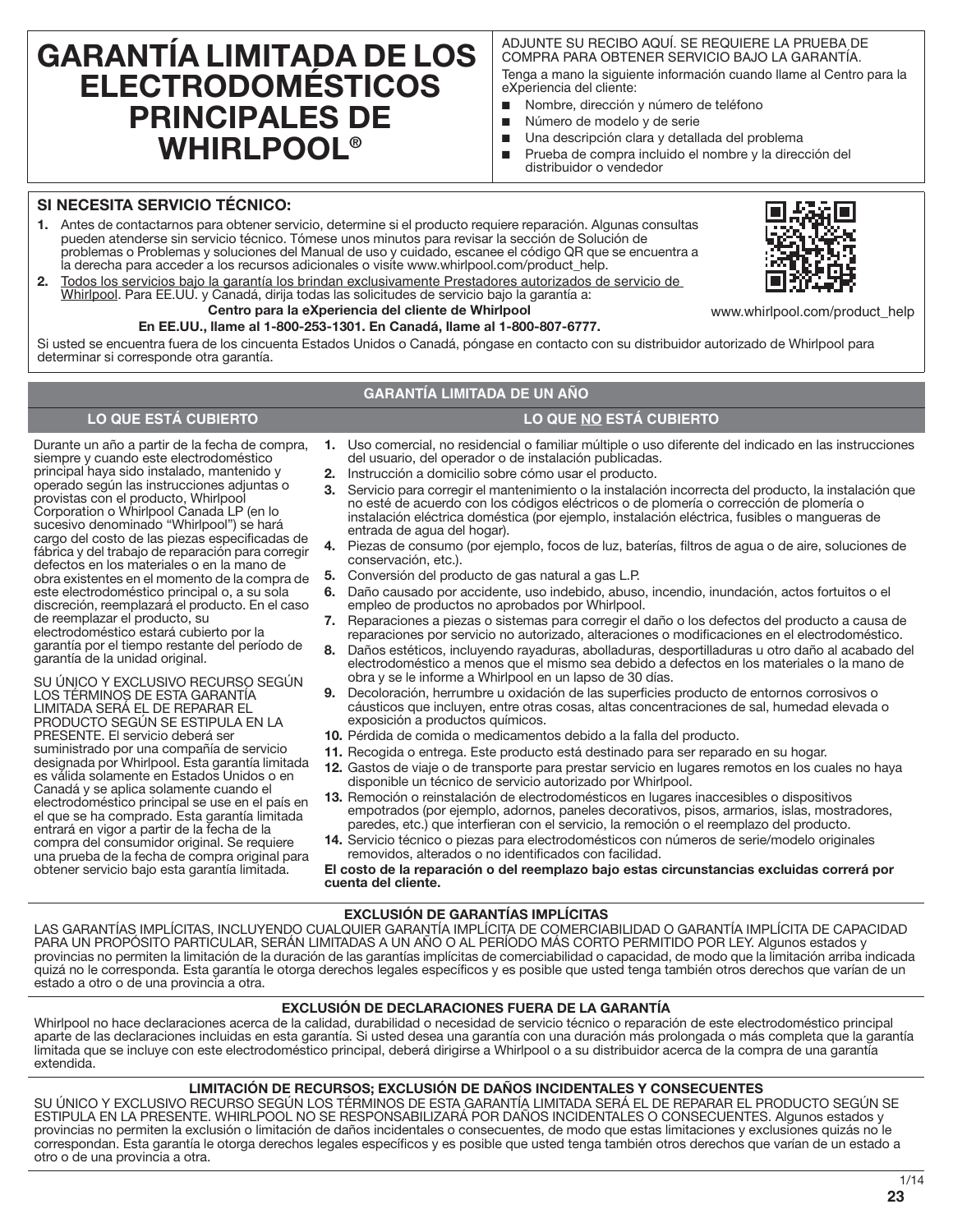# **GARANTÍA LIMITADA DE LOS ELECTRODOMÉSTICOS PRINCIPALES DE AMANA®**

ADJUNTE SU RECIBO AQUÍ. SE REQUIERE LA PRUEBA DE COMPRA PARA OBTENER SERVICIO BAJO LA GARANTÍA.

Tenga a mano la siguiente información cuando llame al Centro para la eXperiencia del cliente:

- Nombre, dirección y número de teléfono
- Número de modelo y de serie
- Una descripción clara y detallada del problema
- Prueba de compra incluido el nombre y la dirección del distribuidor o vendedor

## **SI NECESITA SERVICIO TÉCNICO:**

**1.** Antes de contactarnos para obtener servicio, determine si el producto requiere reparación. Algunas consultas pueden atenderse sin servicio técnico. Tómese unos minutos para revisar la sección de Solución de problemas o Problemas y soluciones del Manual de uso y cuidado, escanee el código QR que se encuentra a la derecha para acceder a los recursos adicionales o visite http://amana.custhelp.com.



**2.** Todos los servicios bajo la garantía los brindan exclusivamente Prestadores autorizados de servicio de Amana. Para EE.UU. y Canadá, dirija todas las solicitudes de servicio bajo la garantía a: **Centro para la eXperiencia del cliente de Amana**

## **En EE.UU., llame al 1-800-843-0304. En Canadá, llame al 1-800-807-6777.**

Si usted se encuentra fuera de los cincuenta Estados Unidos o Canadá, póngase en contacto con su distribuidor autorizado de Amana para determinar si corresponde otra garantía.

## **GARANTÍA LIMITADA DE UN AÑO**

#### **LO QUE ESTÁ CUBIERTO LO QUE NO ESTÁ CUBIERTO**

- Durante un año a partir de la fecha de compra, operado según las instrucciones adjuntas o **1.** Uso comercial, no residencial o familiar múltiple o uso diferente del indicado en las instrucciones del usuario, del operador o de instalación publicadas. **2.** Instrucción a domicilio sobre cómo usar el producto.
	- **3.** Servicio para corregir el mantenimiento o la instalación incorrecta del producto, la instalación que no esté de acuerdo con los códigos eléctricos o de plomería o corrección de plomería o instalación eléctrica doméstica (por ejemplo, instalación eléctrica, fusibles o mangueras de entrada de agua del hogar).
	- **4.** Piezas de consumo (por ejemplo, focos de luz, baterías, filtros de agua o de aire, soluciones de conservación, etc.).
	- **5.** Conversión del producto de gas natural a gas L.P.
	- **6.** Daño causado por accidente, uso indebido, abuso, incendio, inundación, actos fortuitos o el empleo de productos no aprobados por Amana.
	- **7.** Reparaciones a piezas o sistemas para corregir el daño o los defectos del producto a causa de reparaciones por servicio no autorizado, alteraciones o modificaciones en el electrodoméstico.
	- **8.** Daños estéticos, incluyendo rayaduras, abolladuras, desportilladuras u otro daño al acabado del electrodoméstico a menos que el mismo sea debido a defectos en los materiales o la mano de obra y se le informe a Amana en un lapso de 30 días.
	- **9.** Decoloración, herrumbre u oxidación de las superficies producto de entornos corrosivos o cáusticos que incluyen, entre otras cosas, altas concentraciones de sal, humedad elevada o exposición a productos químicos.
	- **10.** Pérdida de comida o medicamentos debido a la falla del producto.
	- **11.** Recogida o entrega. Este producto está destinado para ser reparado en su hogar.
	- **12.** Gastos de viaje o de transporte para prestar servicio en lugares remotos en los cuales no haya disponible un técnico de servicio autorizado por Amana.
	- **13.** Remoción o reinstalación de electrodomésticos en lugares inaccesibles o dispositivos empotrados (por ejemplo, adornos, paneles decorativos, pisos, armarios, islas, mostradores, paredes, etc.) que interfieran con el servicio, la remoción o el reemplazo del producto.
	- **14.** Servicio técnico o piezas para electrodomésticos con números de serie/modelo originales removidos, alterados o no identificados con facilidad.

**El costo de la reparación o del reemplazo bajo estas circunstancias excluidas correrá por cuenta del cliente.** 

#### **EXCLUSIÓN DE GARANTÍAS IMPLÍCITAS**

LAS GARANTÍAS IMPLÍCITAS, INCLUYENDO CUALQUIER GARANTÍA IMPLÍCITA DE COMERCIABILIDAD O GARANTÍA IMPLÍCITA DE CAPACIDAD PARA UN PROPÓSITO PARTICULAR, SERÁN LIMITADAS A UN AÑO O AL PERÍODO MÁS CORTO PERMITIDO POR LEY. Algunos estados y provincias no permiten la limitación de la duración de las garantías implícitas de comerciabilidad o capacidad, de modo que la limitación arriba indicada quizá no le corresponda. Esta garantía le otorga derechos legales específicos y es posible que usted tenga también otros derechos que varían de un estado a otro o de una provincia a otra.

## **EXCLUSIÓN DE DECLARACIONES FUERA DE LA GARANTÍA**

Amana no hace declaraciones acerca de la calidad, durabilidad o necesidad de servicio técnico o reparación de este electrodoméstico principal aparte de las declaraciones incluidas en esta garantía. Si usted desea una garantía con una duración más prolongada o más completa que la garantía limitada que se incluye con este electrodoméstico principal, deberá dirigirse a Amana o a su distribuidor acerca de la compra de una garantía extendida.

#### **LIMITACIÓN DE RECURSOS; EXCLUSIÓN DE DAÑOS INCIDENTALES Y CONSECUENTES**

SU ÚNICO Y EXCLUSIVO RECURSO SEGÚN LOS TÉRMINOS DE ESTA GARANTÍA LIMITADA SERÁ EL DE REPARAR EL PRODUCTO SEGÚN SE ESTIPULA EN LA PRESENTE. AMANA NO SE RESPONSABILIZARÁ POR DAÑOS INCIDENTALES O CONSECUENTES. Algunos estados y provincias no permiten la exclusión o limitación de daños incidentales o consecuentes, de modo que estas limitaciones y exclusiones quizás no le correspondan. Esta garantía le otorga derechos legales específicos y es posible que usted tenga también otros derechos que varían de un estado a otro o de una provincia a otra.

defectos en los materiales o en la mano de obra existentes en el momento de la compra de este electrodoméstico principal o, a su sola discreción, reemplazará el producto. En el caso de reemplazar el producto, su electrodoméstico estará cubierto por la garantía por el tiempo restante del período de garantía de la unidad original. SU ÚNICO Y EXCLUSIVO RECURSO SEGÚN LOS TÉRMINOS DE ESTA GARANTÍA LIMITADA SERÁ EL DE REPARAR EL PRODUCTO SEGÚN SE ESTIPULA EN LA

siempre y cuando este electrodoméstico principal haya sido instalado, mantenido y

provistas con el producto, la marca Amana de Whirlpool Corporation o Whirlpool Canada LP (en lo sucesivo denominado "Amana") se hará cargo del costo de las piezas especificadas de fábrica y del trabajo de reparación para corregir

PRESENTE. El servicio deberá ser suministrado por una compañía de servicio designada por Amana. Esta garantía limitada es válida solamente en Estados Unidos o en Canadá y se aplica solamente cuando el electrodoméstico principal se use en el país en el que se ha comprado. Esta garantía limitada entrará en vigor a partir de la fecha de la compra del consumidor original. Se requiere una prueba de la fecha de compra original para obtener servicio bajo esta garantía limitada.

**24** 3/14 Impreso en EE.UU.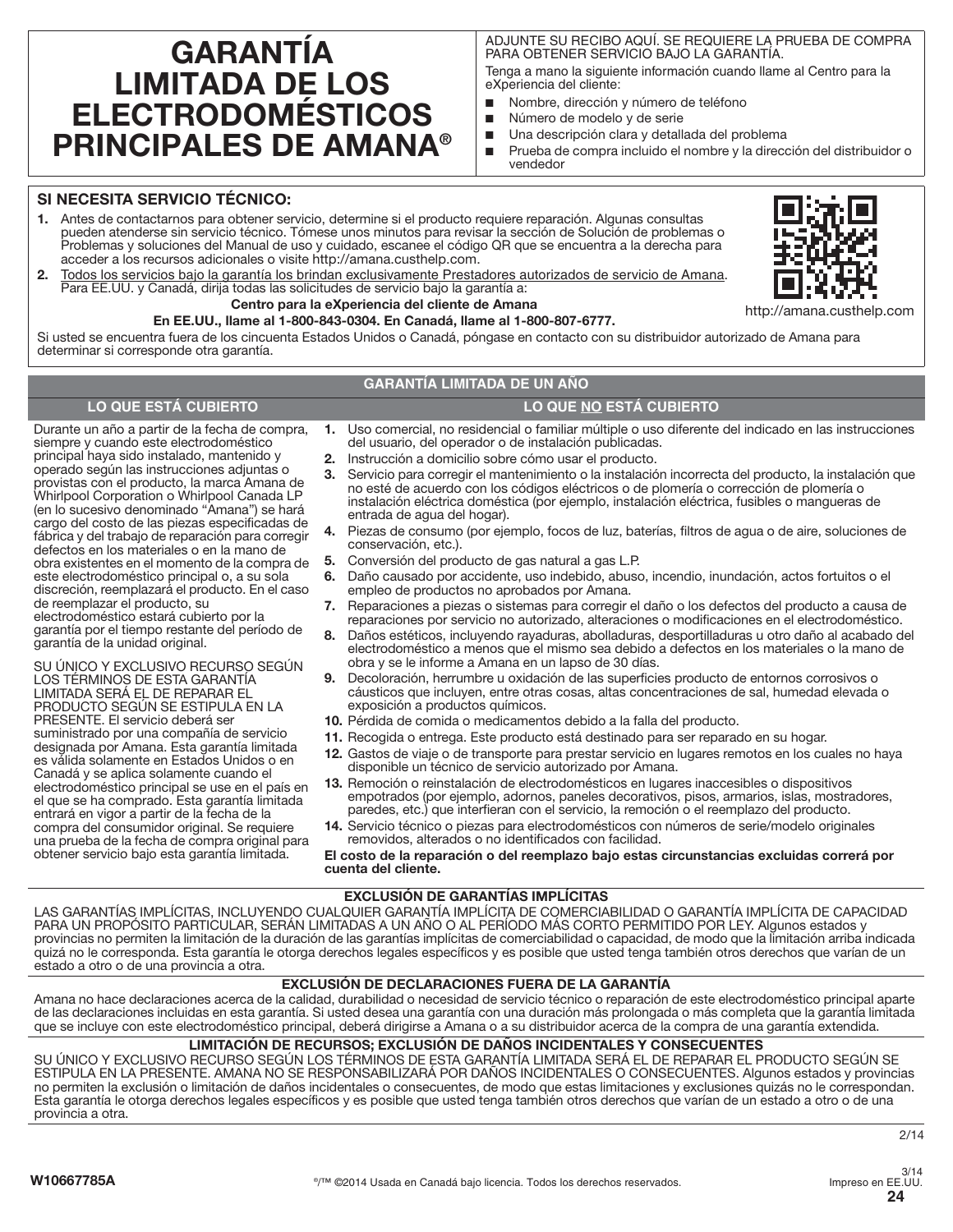## **GARANTIE LIMITÉE DES GROS APPAREILS MÉNAGERS WHIRLPOOL®**

## ATTACHEZ ICI VOTRE REÇU DE VENTE. UNE PREUVE D'ACHAT EST OBLIGATOIRE POUR OBTENIR L'APPLICATION DE LA GARANTIE.

Lorsque vous appelez le centre d'eXpérience de la clientèle, veuillez garder à disposition les renseignements suivants :

- Nom, adresse et numéro de téléphone
- Numéros de modèle et de série
- Une description claire et détaillée du problème rencontré
- Une preuve d'achat incluant le nom et l'adresse du marchand ou du détaillant

## **SI VOUS AVEZ BESOIN DE SERVICE :**

**1.** Avant de nous contacter pour obtenir un dépannage, veuillez déterminer si des réparations sont nécessaires pour votre produit. Certains problèmes peuvent être résolus sans intervention de dépannage. Prenez quelques minutes pour parcourir la section Dépannage ou Résolution de problèmes du guide d'utilisation et d'entretien, scannez le code QR ci-contre avec votre téléphone intelligent pour accéder à des ressources supplémentaires, ou rendez-vous sur le site http://www.whirlpool.ca.



http://www.whirlpool.ca

**2.** Tout service sous garantie doit être effectué exclusivement par nos fournisseurs de dépannage autorisés Whirlpool. Aux É.-U. et au Canada, dirigez toutes vos demandes de service sous garantie au

## **Centre d'eXpérience de la clientèle Whirlpool**

Si vous résidez à l'extérieur du Canada et des 50 États des États-Unis, contactez votre marchand Whirlpool autorisé pour déterminer si une autre garantie s'applique.

## **GARANTIE LIMITÉE DE UN AN**

## **CE QUI EST COUVERT CE QUI N'EST PAS COUVERT**

- **1.** Usage commercial, non résidentiel ou par plusieurs familles, ou non-respect des instructions de l'utilisateur, de l'opérateur ou des instructions d'installation.
- **2.** Visite d'instruction à domicile pour montrer à l'utilisateur comment utiliser l'appareil.
- **3.** Visites de service pour rectifier une installation ou un entretien fautifs du produit, une installation non conforme aux codes d'électricité ou de plomberie, ou la rectification de l'installation électrique ou de la plomberie du domicile (ex : câblage électrique, fusibles ou tuyaux d'arrivée d'eau du domicile).
- **4.** Pièces consomptibles (ex : ampoules, batteries, filtres à air ou à eau, solutions de conservation, etc.).
- **5.** Conversion de votre produit du gaz naturel ou du gaz de pétrole liquéfié.
- **6.** Dommages causés par : accident, mésusage, abus, incendie, inondations, catastrophe naturelle ou l'utilisation de produits non approuvés par Whirlpool.
- **7.** Réparations aux pièces ou systèmes dans le but de rectifier un dommage ou des défauts résultant d'une réparation, altération ou modification non autorisée faite à l'appareil.
- **8.** Défauts d'apparence, notamment les éraflures, traces de choc, fissures ou tout autre dommage subi par le fini de l'appareil ménager, à moins que ces dommages ne résultent de vices de matériaux ou de fabrication et ne soient signalés à Whirlpool dans les 30 jours suivant la date d'achat.
- **9.** Décoloration, rouille ou oxydation des surfaces résultant d'environnements caustiques ou corrosifs incluant des concentrations élevées de sel, un haut degré d'humidité ou une exposition à des produits chimiques (exemples non exhaustifs).
- **10.** Perte d'aliments ou de médicaments due à la défaillance du produit.
- **11.** Enlèvement ou livraison. Ce produit est conçu pour être réparé à l'intérieur du domicile.
- **12.** Frais de déplacement et de transport pour le dépannage/la réparation dans une région éloignée où une compagnie de service Whirlpool autorisée n'est pas disponible.
- **13.** Retrait ou réinstallation d'appareils inaccessibles ou de dispositifs préinstallés (ex : garnitures, panneaux décoratifs, plancher, meubles, îlots de cuisine, plans de travail, panneaux de gypse, etc.) qui entravent le dépannage, le retrait ou le remplacement du produit.
- **14.** Service et pièces pour des appareils dont les numéros de série et de modèle originaux ont été enlevés, modifiés ou ne peuvent pas être facilement identifiés.

**Le coût d'une réparation ou d'un remplacement dans le cadre de ces circonstances exclues est à la charge du client.** 

#### **CLAUSE D'EXONÉRATION DE RESPONSABILITÉ AU TITRE DES GARANTIES IMPLICITES**

LES GARANTIES IMPLICITES, Y COMPRIS LES GARANTIES APPLICABLES DE QUALITÉ MARCHANDE OU D'APTITUDE À UN USAGE PARTICULIER, SONT LIMITÉES À UN AN OU À LA PLUS COURTE PÉRIODE AUTORISÉE PAR LA LOI. Certains États et provinces ne permettent pas de limitation sur la durée des garanties implicites de qualité marchande ou d'aptitude à un usage particulier, de sorte que la limitation ci-dessus peut ne pas être applicable dans votre cas. Cette garantie vous confère des droits juridiques spécifiques et vous pouvez également jouir d'autres droits qui peuvent varier d'une juridiction à l'autre.

#### **EXONÉRATION DE RESPONSABILITÉ DANS LES DOMAINES NON COUVERTS PAR LA GARANTIE**

Whirlpool décline toute responsabilité au titre de la qualité, de la durabilité ou en cas de dépannage ou de réparation nécessaire sur ce gros appareil ménager autre que les responsabilités énoncées dans la présente garantie. Si vous souhaitez une garantie plus étendue ou plus complète que la garantie limitée fournie avec ce gros appareil ménager, adressez-vous à Whirlpool ou à votre détaillant pour obtenir les modalités d'achat d'une garantie étendue.

#### **LIMITATION DES RECOURS; EXCLUSION DES DOMMAGES FORTUITS OU INDIRECTS**

LE SEUL ET EXCLUSIF RECOURS DU CLIENT DANS LE CADRE DE LA PRÉSENTE GARANTIE LIMITÉE CONSISTE EN LA RÉPARATION PRÉVUE PAR LA PRÉSENTE. WHIRLPOOL N'ASSUME AUCUNE RESPONSABILITÉ POUR LES DOMMAGES FORTUITS OU INDIRECTS. Certains États et certaines provinces ne permettent pas l'exclusion ou la limitation des dommages fortuits ou indirects de sorte que ces limitations et exclusions peuvent ne pas être applicables dans votre cas. Cette garantie vous confère des droits juridiques spécifiques et vous pouvez également jouir d'autres droits qui peuvent varier d'une juridiction à l'autre.



**Aux É.-U., composer le 1-800-253-1301. Au Canada, composer le 1-800-807-6777.**

Pendant un an à compter de la date d'achat, lorsque ce gros appareil ménager est installé, utilisé et entretenu conformément aux instructions jointes à ou fournies avec le produit, Whirlpool Corporation ou Whirlpool Canada, LP (ci-après désignées "Whirlpool") décidera à sa seule discrétion de remplacer le produit ou de couvrir le coût des pièces spécifiées par l'usine et de la main-d'œuvre nécessaires pour corriger les vices de matériaux ou de fabrication qui existaient déjà lorsque ce gros appareil ménager a été acheté. S'il est remplacé, l'appareil sera couvert pour la période restant à courir de la garantie limitée d'un an du produit d'origine. LE SEUL ET EXCLUSIF RECOURS DU CLIENT DANS LE CADRE DE LA PRÉSENTE GARANTIE LIMITÉE CONSISTE EN LA RÉPARATION PRÉVUE PAR LA PRÉSENTE. Le service doit être fourni par une compagnie de service désignée par Whirlpool. Cette garantie limitée est valide uniquement aux États-Unis ou au Canada et s'applique exclusivement lorsque le gros appareil ménager est utilisé dans le pays où il a été acheté. La présente garantie limitée est valable à compter de la date d'achat initial par le consommateur. Une preuve de la date d'achat initial est exigée pour obtenir un dépannage dans le cadre de la présente

garantie limitée.